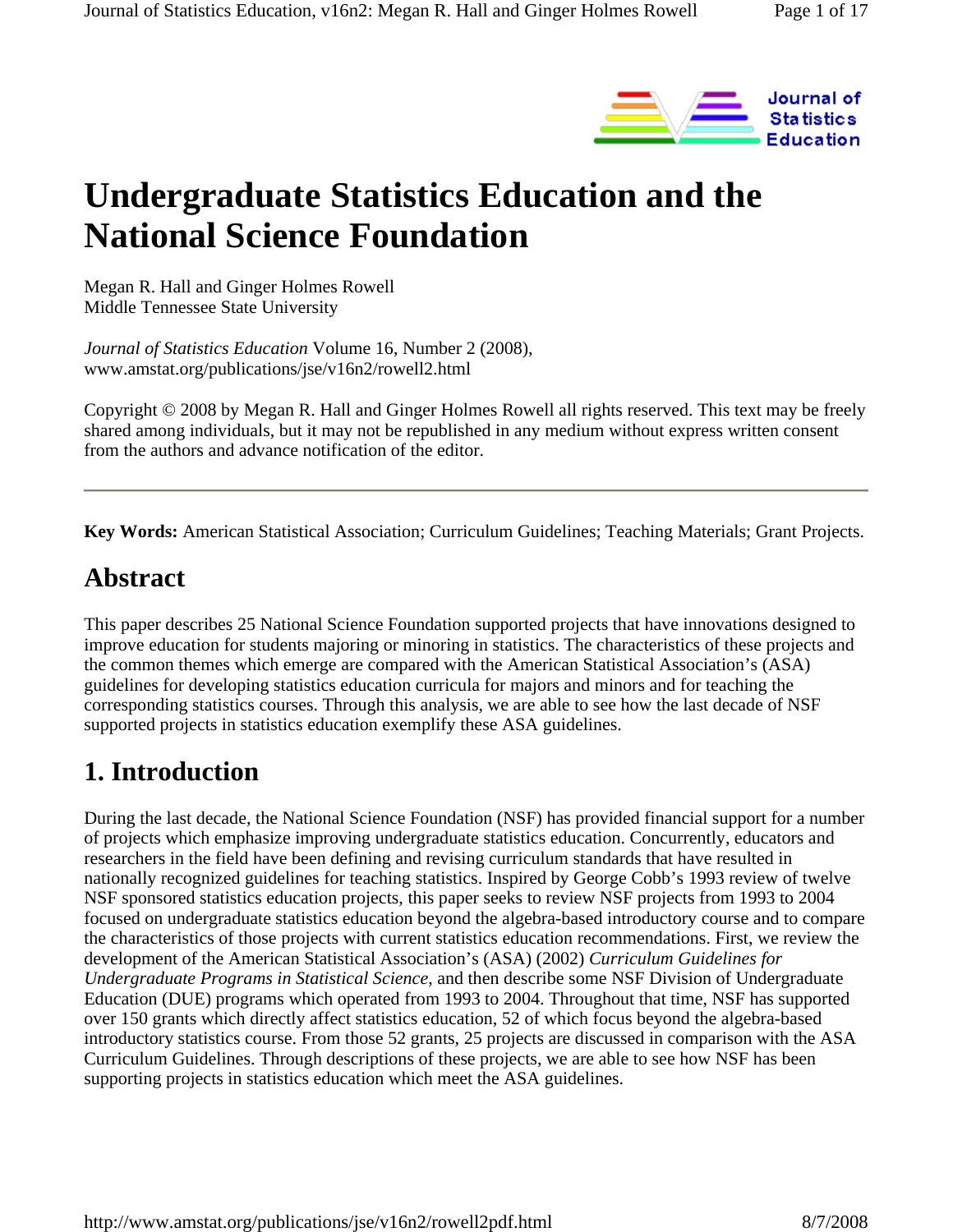# **2. ASA Curriculum Guidelines**

For many years, the efforts of statistical educators were focused on graduate programs because of the difficulty of the material and the idea that statisticians are defined by the advanced degrees they hold (Minton 1983). However, as technology reduced the difficulty found in statistical analyses, the expected increase in undergraduate statistics programs did not happen (*Higgins 1999*). The resulting problem was a lack of visibility and acceptance of statistics as a discipline (Minton 1983). The solution was to create viable undergraduate degree programs in statistics (Marquardt 1987).

The American Statistical Association (ASA) has been aware of the need for undergraduate statistics education reform, and since 1979 has made several attempts to set up curriculum guidelines for undergraduate programs in statistics (Snee 1993; Bryce, Gould, Notz, & Peck 2001; Bryce 2002). The most successful of these attempts was the launching of the Undergraduate Statistics Education Initiative (USEI) in 1999, spurred by the February 1999 issue of *The American Statistician*, in which Robert Hogg and James Higgins addressed the plight of undergraduate statistics education. The USEI group organized a symposium for the 1999 Joint Statistical Meetings for which six papers addressing statistics in undergraduate education were written (Bryce 2002). G. Rex Bryce, Robert Gould, William Notz, and Roxy Peck (2001) addressed the needs of Bachelors of Science students, by recommending skills undergraduates should gain from statistical science programs. These recommendations have been integrated into the ASA's *Curriculum Guidelines for Undergraduate Programs in Statistical Science*, which received approval from the ASA Board of Directors on December 2, 2000 (Bryce 2002).

According to ASA's curriculum guidelines, "Undergraduate statistics programs should emphasize concepts and tools for working with data and provide experience in designing data collection and in analyzing real data that go beyond the content of a first course in statistical methods" (ASA 2002, p. 1). To do this, the ASA guidelines list five skill sets undergraduates should possess upon commencement, modeled after the recommendations set forth by Bryce, et al (2001). They are statistical, mathematical, non-mathematical, computational, and substantive area skills. Statistical skills include statistical reasoning, experimental design, exploratory data analysis, and formal inference procedures, while probability and statistical theory are listed under mathematical skills. Calculus, linear algebra, and rigorous proof methods are also necessary mathematical foundations. Non-mathematical skills, such as communication and collaboration, require students to speak clearly, write well, work well in teams, and organize and manage projects and data collection processes. Such skills require more than a sequence of math courses. Computational skills include familiarity with statistical software, statistical computing, communication software, data management, and algorithmic problem solving. Last but not least, substantive area skills come from experience in an application area such as survey sampling, industrial design, or nonparametric methods. Additionally, the use of real data in meaningful contexts is emphasized along with the synthesis of theory, methods, and applications. Participation in an internship, capstone course, and/or consulting experience can round out students' statistical experience (Bryce, et al. 2001, ASA 2002).

# **3. National Science Foundation Programs**

The National Science Foundation (NSF), with a mission which includes providing "research, guidance, and support for U.S. science and mathematics education," (NSF 1996a, p.6), has also been addressing needs in undergraduate education through its Directorate for Education and Human Resources (EHR). While no part of the science, technology, engineering, and mathematics (STEM) pre-school through post-graduate education spectrum is independent, NSF (1996b) believes undergraduate education maintains the entire system because teachers, technical workers, and professional practitioners are educated and prepared at the undergraduate level. Because of the importance of undergraduate education, EHR established the Division of Undergraduate Education (DUE). DUE has supported a number of programs focused on various aspects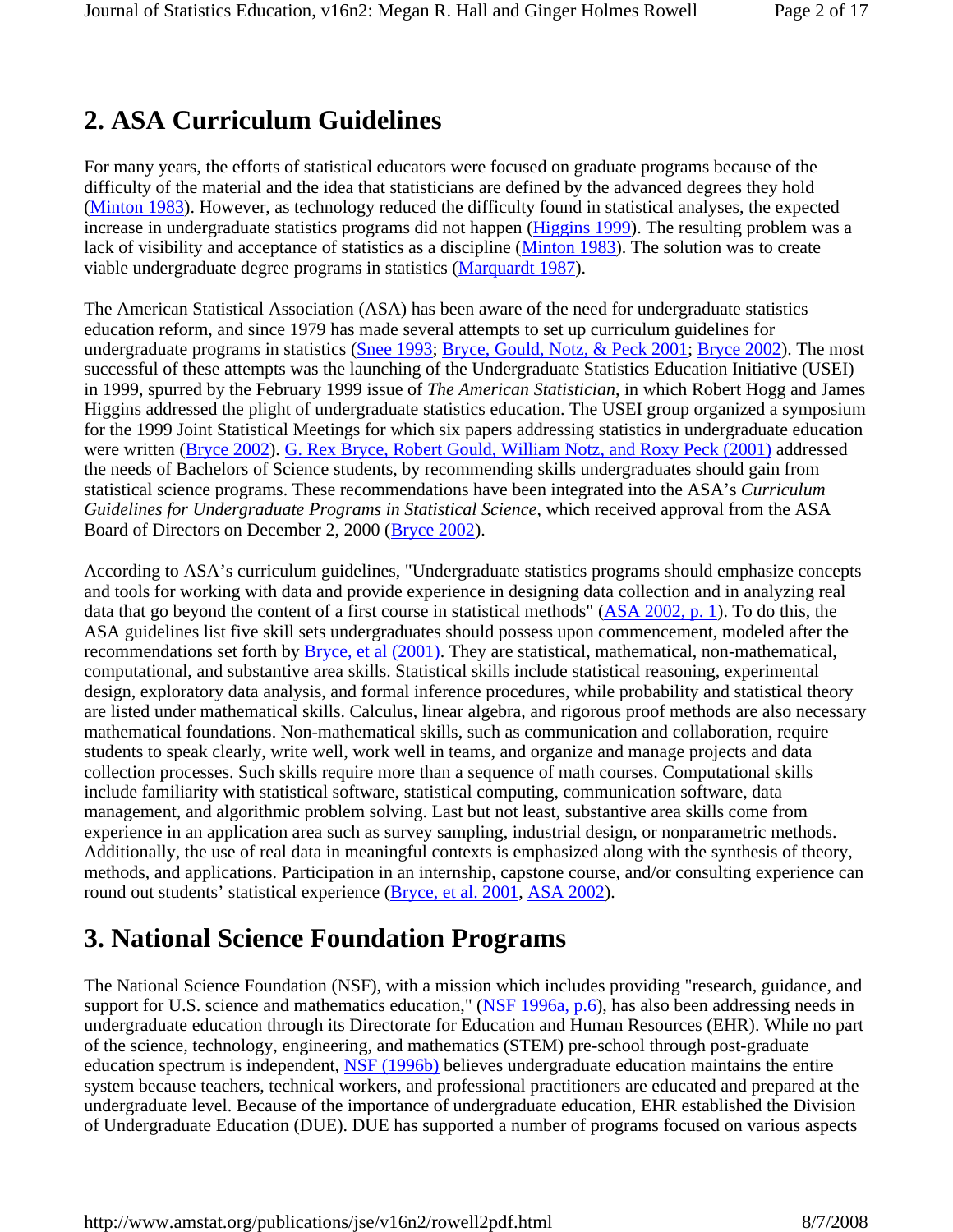of undergraduate education including instructional equipment, curricular improvement, technology education, pre-service and in-service teacher education, and faculty enhancement. All of the projects and programs reviewed in this article are, or were, supervised by DUE. However, because we cannot cover all DUE programs ever to exist, we have limited this article to programs most directly affecting undergraduate statistics education.

One influential program sponsored by DUE was the Instrumentation and Laboratory Improvement Program (ILI), created "to increase the range and quality of modern laboratory equipment and to provide equipmentbased learning opportunities for undergraduate students," (NSF 1998a, p.8). At its inception in 1985, ILI only accepted applications from four-year colleges and universities and was later restructured to allow proposals from two-year institutions. During the program's first decade, over 4,700 grants, ranging from \$5,000 to \$100,000, were awarded for the purchase of instructional laboratory equipment (NSF 1998a). ILI operated until 1998, when it was integrated into the current Course, Curriculum, and Laboratory Improvement Program (CCLI) (NSF 1998b). The ILI projects chosen for this article established laboratories and developed materials for their use in statistics courses.

The goal of the Course and Curriculum Development Program (CCD), developed in 1988, was "to revitalize the content, conduct, and quality of undergraduate education in [STEM] through new and innovative approaches to all aspects of the undergraduate learning experience," (NSF 1995, p.11). CCD has contributed to the production of textbooks, software, and other materials, as well as the development of numerous courses and sequences of courses. From its inception until 1996, CCD funded almost 800 grants totaling \$102 million. Projects that did not develop curricular materials either promoted or facilitated adoption and adaptation of such materials at other institutions (NSF 1995). The CCD projects selected for this article developed materials for post-calculus introductory statistics, regression analysis, and a capstone course in statistics.CCD was integrated into CCLI in 1998 (NSF 1998b).

The Course, Curriculum, and Laboratory Improvement Program (CCLI), established in 1998, is just as its name implies: a combination of CCD and ILI. At its birth, proposals requesting funds for curricular development and for purchasing instructional laboratory equipment were still accepted (NSF 1998b). But more than just combining two programs, NSF's goal in creating CCLI was "to stimulate and motivate faculty members so that creative teaching and pedagogical scholarship become a part of the 'faculty culture' at all institutions," (NSF 2003a, p.6). To accomplish such a challenging goal, CCLI had four tracks: Educational Materials Development (EMD), Adaptation and Implementation (AI), National Dissemination (ND), and Assessment of Student Achievement (ASA) (NSF 1998b, NSF 2003b).

A goal of the EMD track was to improve undergraduate STEM education and student learning through the development of innovative educational materials like courses, curricula, or laboratory materials that would incorporate effective teaching practices and be suitable for national distribution (NSF 2003a). EMD projects discussed in this paper focus on statistical concepts, real data, computing skills, and consulting experiences and develop technology rich resources for teachers. CCLI's Adaptation and Implementation (AI) track existed to encourage faculty to adapt exemplary materials, practices, and techniques developed at other institutions and implement them at their own (NSF 2003c). The AI projects described here adapt course materials for first courses for statistics majors, client disciplines, and the entire statistics curriculum. National Dissemination projects were intended to support dissemination of exemplary STEM educational materials through professional development opportunities for faculty, which provide materials, follow-up activities, networks of faculty, and evaluation protocols (NSF 2003a). These projects have often been workshops or short courses, some of which are described later. Lastly, Assessment of Student Achievement projects promoted the evaluation and assessment of student learning in the STEM disciplines and encouraged the development and use of authentic assessment tools (NSF 2003b). These four tracks of CCLI were retired in fiscal year 2006, making room for a cyclical model of knowledge production and improvement with five supporting components: teaching and learning research, learning materials development, faculty enhancement, innovative materials implementation, and assessment of learning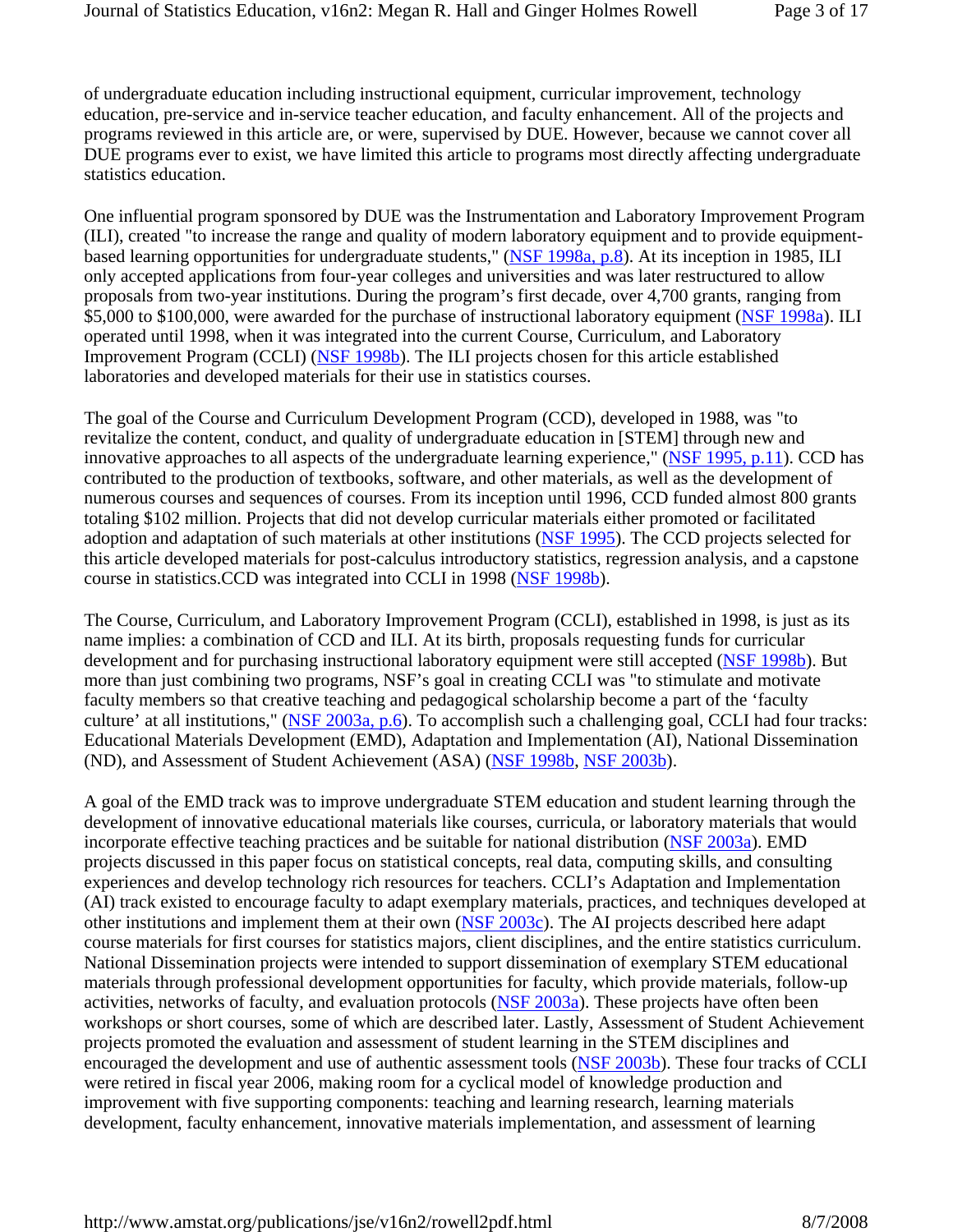innovations (NSF 2005a).

The Advanced Technological Education (ATE) program targets technician education and encourages projects to include collaboration between two- and four-year colleges, universities, secondary schools, business, industry, or government. Funded projects have addressed curricular development, created Centers of Excellence providing systems-based approaches to technological education, and performed studies that promoted better understanding of the issues of technological education (NSF 1998b).

From 1988 until 1998, the Undergraduate Faculty Enhancement (UFE) program provided funding for a wide range of development opportunities for college faculty, such as workshops, short courses, and seminars. Over 500 workshop grants, ranging from \$10,000 to \$500,000, provided faculty opportunities to interact with experts in their fields, learn new experimental techniques, and to explore new teaching methods and technologies (Marder, McCullough, Perakis 2001). In this paper, the UFE projects described connect faculty with industrial statisticians and provide training for faculty teaching pre-service teachers and the social sciences. Another program focused on pre-service teachers was the Collaboratives for Excellence in Teacher Preparation (CETP), which ran from 1993 until 2001, and promoted the recruitment and development of future teachers (NSF 1999).

A relatively new DUE program is the National Science Digital Library (NSDL), whose goal is to develop a comprehensive repository of the highest quality science, technology, engineering, and mathematics education materials. This powerful collection of learning materials, ranging from kindergarten to the graduate level, provides opportunities for both formal and informal life-long learning (NSF 2005b) and can be accessed at www.nsdl.org. The Consortium for the Advancement of Undergraduate Statistics Education (CAUSE) statistics education digital library is an NSDL grant project described in this paper.

# **4. Selected NSF Projects**

#### **4.1 Project Characteristics**

To provide an update on George Cobb's review of NSF projects in statistics education sponsored between 1990 and 1992, we searched NSF's Award Search webpage (www.nsf.gov/awardsearch/) using the keyword "statistics" for projects funded between 1993 and 2004. We found 158 grants whose primary focus was statistics education, while projects indirectly affecting statistics education were left for other articles. Fifty-two of the 158 grants target students majoring in statistics or studying statistics within a client discipline. Thirty-five percent of those 52 were funded by Instrumentation and Laboratory Improvement, 23% by CCLI Educational Materials Development, 15% by CCLI Adaptation and Implementation, 13% by Course and Curriculum Development, 6% by Undergraduate Faculty Enhancement, and 2% by each of Advanced Technological Education, CCLI National Dissemination, National Science Digital Library, and Collaboratives for Excellence in Teacher Preparation. The median award value is \$63,997. The Appendix lists each grant with additional information such as monetary value, program support, and principal investigator. Additional information about these projects can be found by using the NSF Awards Search webpage (http:www.nsf.gov/awardsearch/) and entering the award number in the "Search Award for" dialog box. We do not claim that this list is exhaustive as we could have unintentionally overlooked grants. If you received funding for a project you believe fits the nature of this article and was not included, please accept our apologies.

The projects discussed in the text of this article were chosen based on several criteria: 1) characteristics that exemplify the recommendations of the ASA Curriculum Guidelines, 2) models of successful NSF projects in the programs they represent, and 3) sufficient available follow-up information on the project, including the project update found from using the NSF DUE Project Information Resource System (PIRS) webpage search (https://www.ehr.nsf.gov/pirs\_prs\_web/search/). Specifically, we intend to highlight 25 projects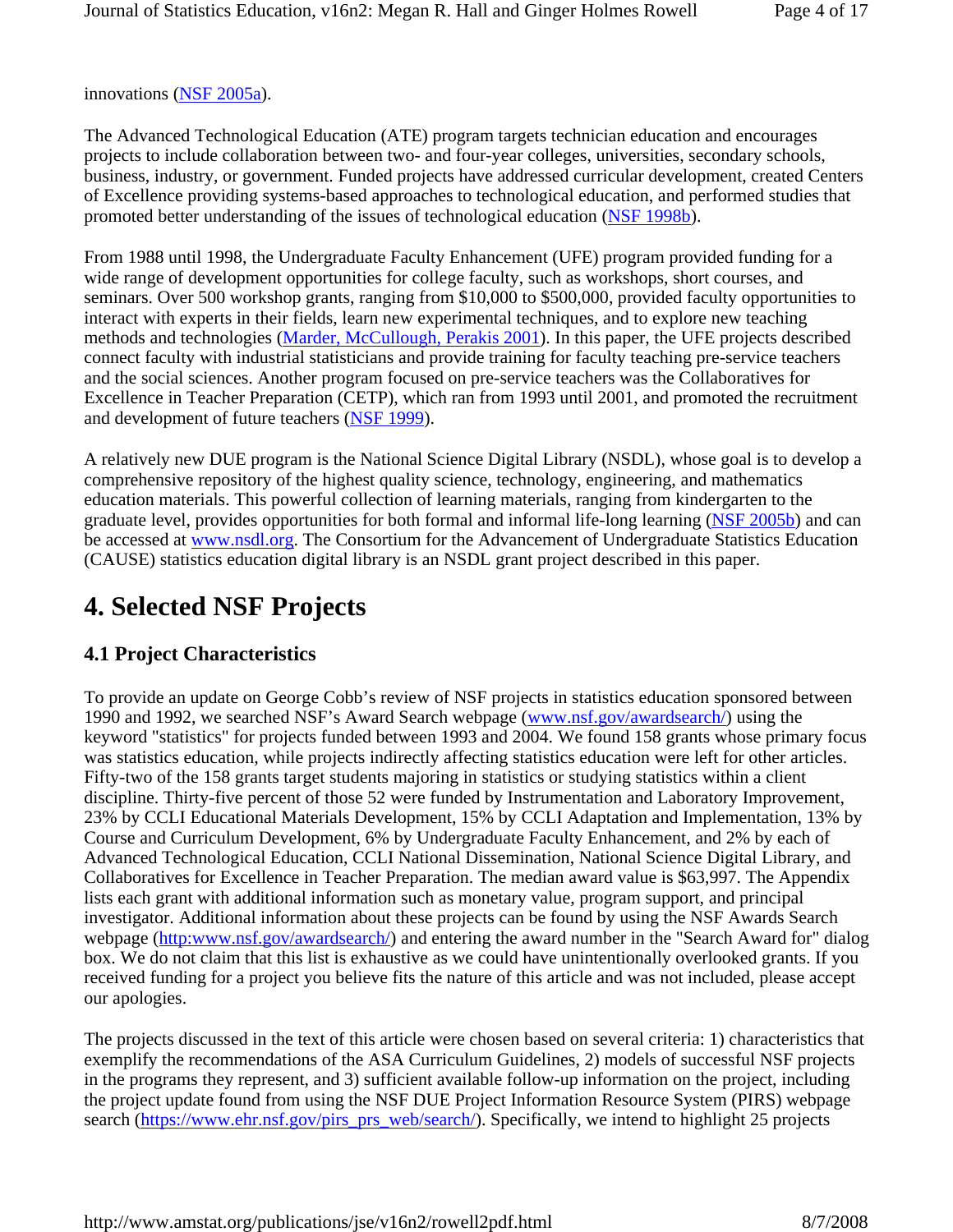(funded through 31 grants) that focus on conceptual understanding with theoretical background, experience with real problems and real data, computational skills, or communication skills. We have no intention of ranking the quality of these projects, as many times the availability of information determined which projects were included in the discussion. The projects are discussed according to their placement in the curriculum beginning with first courses for majors, followed by advanced courses, courses in client disciplines, learning resources, and faculty enhancement.

#### **4.2 Introductory Post-Calculus Probability and Statistics**

A common introduction to statistics for majors and minors is the two-course mathematical statistics sequence. While these courses provide a strong base in statistical theory, the USEI guidelines insist that a first course also provides students with experience in statistical thinking and literacy as do nonmathematical introductions (Bryce, et al. 2001). Reformers have overlooked this course and its students until recently (Rossman, Chance 2004). NSF funding suggests the same as only one-third of the grants included in this study that address a post-calculus introduction to statistics occurred prior to 2000. Since that time, NSF has sponsored several of these projects, as educators are recognizing the importance of firm foundations for statistics majors and minors.

Two of the funded projects intended for post-calculus introductory statistics are Kyle Siegrist's "The Probability/Statistics Object Library" (DUE #0089377) and its companion "Virtual Laboratories in Statistics" (DUE #9652870) developed at the University of Alabama, Huntsville. The "Probability/Statistics Object Library" is a collection of free applets and building blocks of applets which are stand alone versions of real experiments intended to illustrate concepts and methods. They can be dropped into web pages, supplemented by text, or modified with additional programming to meet an individual audience's needs (Siegrist 2005). The "Virtual Laboratories in Probability and Statistics" website is an example of how the Object Library components can be used. Each module in the Virtual Lab contains text explaining probabilistic or statistical content with mathematical background, simulations through interactive applets, and real data sets, involving data analysis and computation. The project focus is to provide students a more well-rounded statistical experience through mathematics, simulation, and data analysis (Siegrist 2000). The projects can be found at http://www.math.uah.edu/stat and require the *MathML* or *MathPlayer* programs, which are freely downloadable from the website.

California Polytechnic State University's Allan Rossman and Beth Chance, with some assistance from Karla Ballman, also received funding for a post-calculus introductory statistics project. Their book, "Introduction to Statistical Concepts, Applications, and Methods" (ISCAM), supported by the NSF grants "A Data-Oriented, Active Learning, Post-Calculus Introduction to Statistical Concepts, Methods, and Theory" (DUE #9950476, #0321973), encourages active exploration of statistical concepts through the use of real data from real studies. Discovery-based, collaborative learning activities introduce concepts and applications through investigation of statistical procedures and properties, while building on students' mathematical background to teach theory. Probability concepts are only introduced in the context of the statistical ideas they support, technology is used frequently for simulation and computing purposes, and oral and written communication skills are emphasized through projects and reports. Ultimately, the goal of this project is for students to perform the statistical process enough times to be better able to apply their knowledge to a wide array of areas and problems (Rossman, Chance 2004).

These three projects have had a national impact throughout the statistics education community. An example is the NSF grant "Collaborative Research: Adaptation and Implementation of Activity and Web-Based Materials into Post-Calculus Introductory Probability and Statistics Courses" (DUE #0126401, #0126600, #0126716, #0350724) by Tracy Goodson-Espy, Ginger Rowell, and Leigh Lunsford. This project adapted the materials from the Virtual Labs and from ISCAM to fit the post-calculus level introductory statistics courses at the University of Alabama at Huntsville, Middle Tennessee State University, and Athens State University, respectively (Lunsford 2004).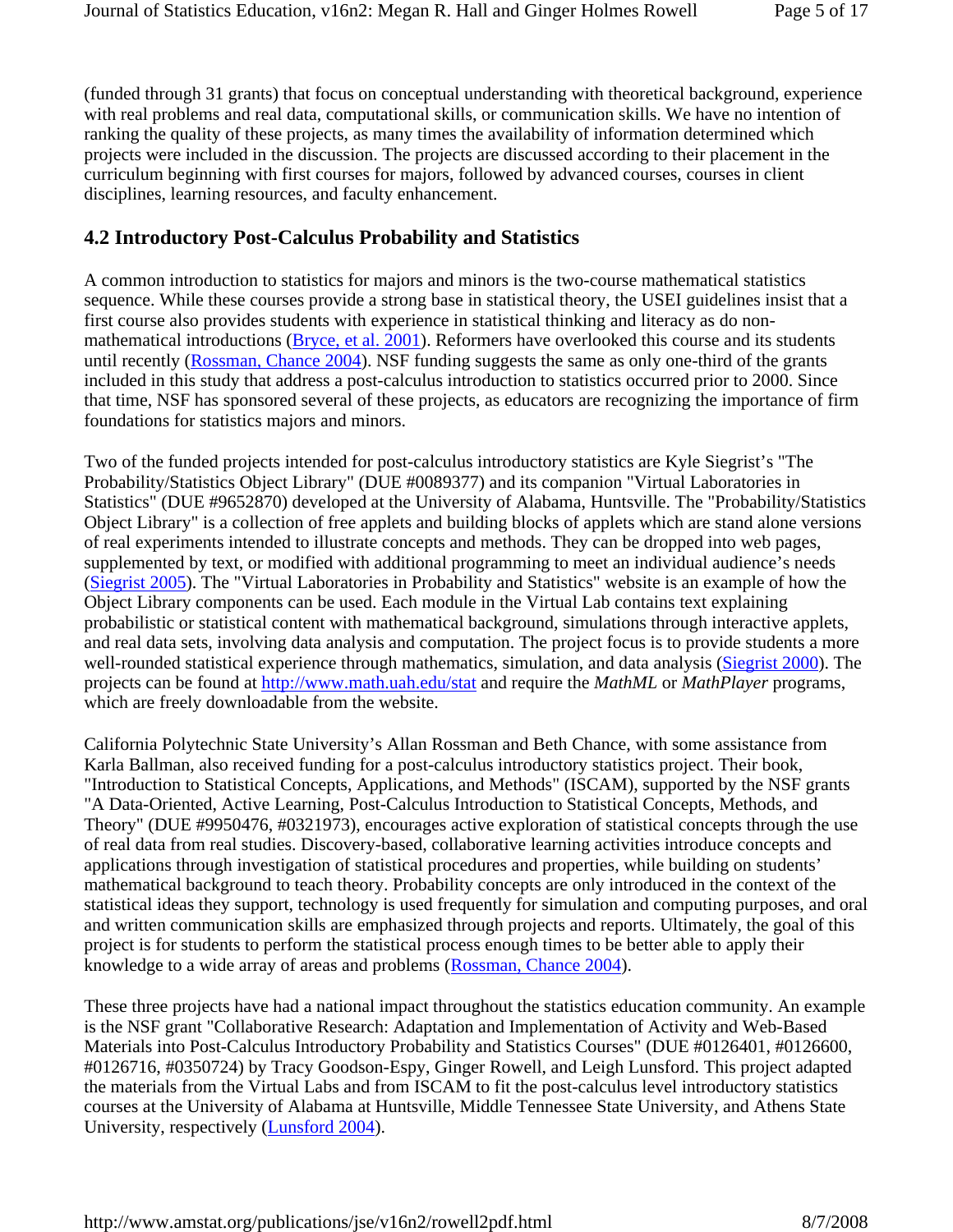Deborah Nolan and Terrence Speed, of the University of California, Berkeley, developed a project to teach mathematical statistics using case studies, called "Broadening the Scope of Statistical Education through Technology" (DUE #0127557). They created a computing environment with graphical user interfaces (GUI) and the R programming language. Students applied statistical methods to real problems with real data, experienced computing and simulation exercises, and wrote reports of their analyses (Nolan, Lang 2003). A similar project by Jenny Baglivo, "A Course in Computer Intensive Statistical Methods for Mathematical Sciences" (DUE #9555178), produced a textbook of *Mathematica* laboratories for emphasizing statistical computing in the mathematical statistics sequence at Boston College (Baglivo) 2000).

#### **4.3 Advanced Statistics Courses**

A variety of advanced courses in statistics are available to undergraduate majors and minors. Some courses focus on specific topics like regression analysis or nonparametric methods, while others cover a broad range of topics in a specific application area, such as business statistics or biostatistics. Capstone courses, internships, or consulting experiences provide students with the necessary practice to make an effective transition to the work force. Such diversity of advanced courses yields a variety of related NSF projects.

W. Robert Stephenson, Dianne Cook, Mark Kaiser, and William Meeker recognized advancements being made in technology and statistical methods and designed a project to incorporate them in advanced statistical methods courses. Through "Beyond Traditional Statistical Methods" (DUE #9751644), they created stand alone modules that are modeled after actual applications in science and engineering, employing real problems and data, that illustrate correct inferential techniques and uses of new statistical methods. Lesson plans, homework assignments, and authentic assessments accompany the modules, which can be used individually or combined to create an entire course. Such a class has been institutionalized at Iowa State University, where the project took place (Duckworth, Stephenson 2002). Like the projects by Siegrist, Rossman, and Chance, this project also has had an impact beyond the university at which it was developed. For example, "Biostatistics: A Second Statistics Course Preparing Undergraduates for Research" (DUE #0410586) by Bessie Kirkwood of Sweet Briar College used the modules to teach Biostatistics and to prepare students for further research in statistics (Kirkwood 2005).

At the University of Minnesota, Twin Cities, Ralph Cook provides an example of projects dealing with applied methods courses. His project "Graphical Paradigms for Teaching and Using Statistics" (DUE #9354678, #9652887) developed a graphical way to teach regression analysis that includes theoretical underpinnings. He produced a textbook, software, and teaching aids to assist educators in teaching regression through graphs, with homework problems that use real data. The software, designed for computing and analyses, is provided freely over the Internet at the project website, http://www.stat.umn.edu/arc/ (Cook 2001).

A joint project from William Swallow, Kimberly Weems, and William Hunt of North Carolina State University (NCSU) and Nagambal Shah and Monica Stephens of Spelman College established a partnership between academia, industry, and government. "Collaborative Research: Training Environmental Statisticians Using Complicated Data Sets to Make Informed Environmental Decisions" (DUE #0229344, #0230471) provided students consulting opportunities with federal, state, and local environmental agencies, offering experience applying technical skills to real problems and the chance to develop communication skills. The partnership aimed to show that NCSU, a large university with a thriving Environmental Statistics program, could help develop such a program at Spelman College, a small liberal arts college (Shah, Stephens 2004).

A common example of an advanced course for statistics majors is a capstone course. Such courses integrate all the experiences, knowledge, and abilities students should have upon graduation. John Spurrier, of the University of South Carolina (USC), developed such a course through his project "A Capstone Course in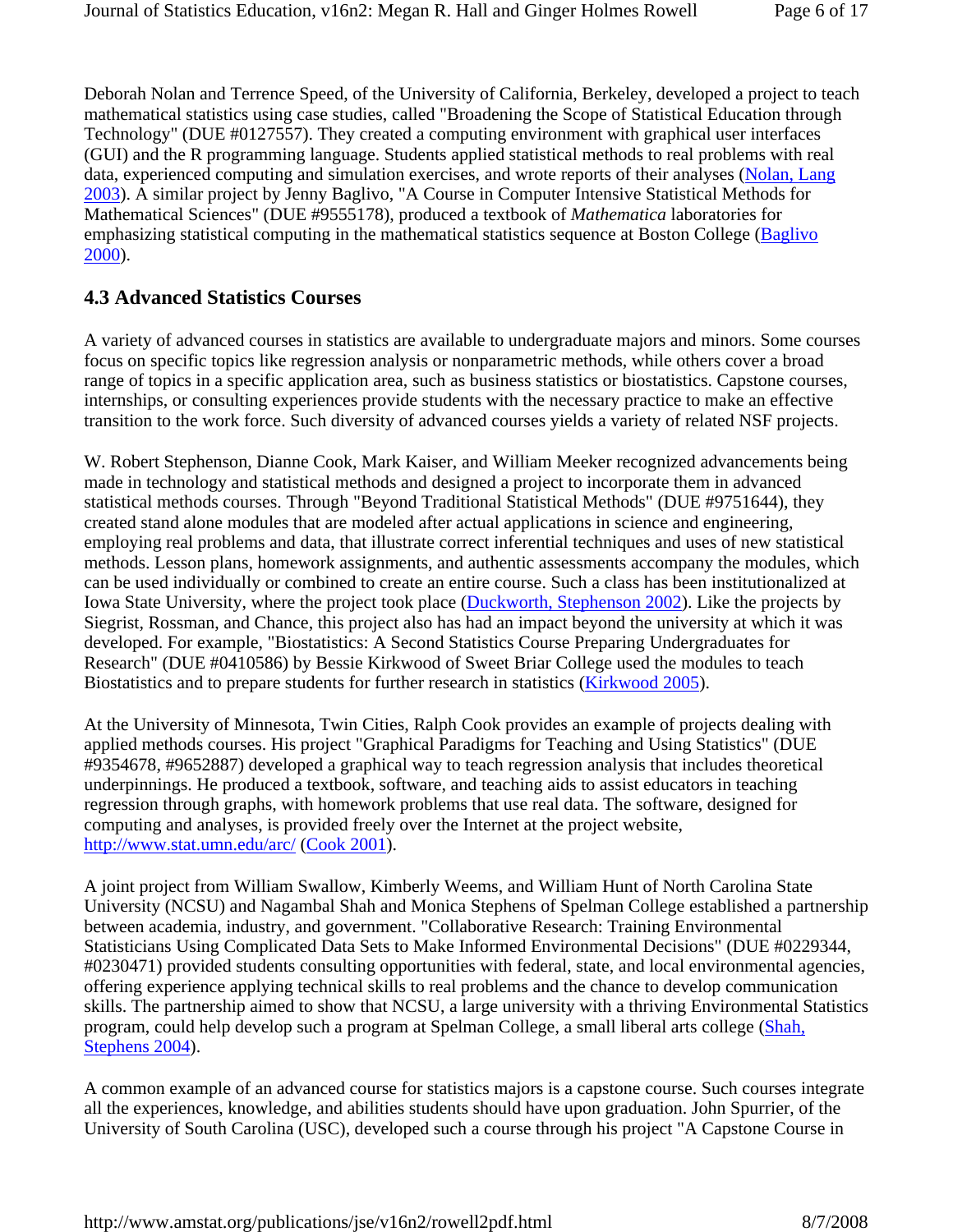Statistics" (DUE #9455292). In his course, students work for a hypothetical company and complete assignments that require them to design an experiment, collect and analyze data, and submit oral and written reports, just as they would in a real job. Spurrier published a textbook with eleven capstone experiences that can be integrated individually into existing courses or combined to create a single course. The course at USC has since been institutionalized and is a requirement for graduation for all statistics majors (Spurrier 2001). Daljit Ahluwalia, Bonnie Ray, and Bruce Bukiet completed a similar project at New Jersey Institute of Technology. "Capstone Courses and Projects in Applied Mathematics and Statistics" (DUE #9651404) established a computing laboratory with space for physical experiments and modules in which students learned how mathematics and statistics are used in industry (Ahluwalia, Ray, Bukiet 2000).

#### **4.4 Statistics Taught in the Client Disciplines**

One characteristic that makes statistics unique among other disciplines is its wide range of application areas. Many other disciplines, such as business, science, and engineering, use statistics heavily in their research; they are "clients" of statistics. NSF has awarded several projects to educators and researchers outside of the discipline of statistics that address statistical needs of students in these client disciplines.

Engineering is an area of study that is heavily involved in statistics and allows for unique approaches to teach the subject. For instance, "Quality Engineering Laboratory" (DUE #9751244) by Ajit Tamhane and Bruce Ankenman of Northwestern University received funds to establish a laboratory where students actually manufactured staple removers and collected and studied data on the process. Through these handson experiences, students learned control charts, gage repeatability and reproducibility, and experimental design from real, relevant data in the manufacturing context (Tamhane, Ankenman 2001). At the University of Texas, Pan American, Douglas Timmer and Miguel Gonzalez also created an environment where students could be involved in the manufacturing process through "Web-Based Active Learning Modules for Teaching Statistical Quality Control" (DUE #0341290). In this project, modules were developed that gave students experience with a virtual manufacturing process and allowed them to analyze real data from a company that networked their data to the university (Timmer, Gonzalez 2004).

Along the lines of the virtual environment, an economics lab was developed that provided simulations of market environments, allowing students to conduct a variety of computerized experiments, through "Experimental Economics Laboratory with Statistical Software" (DUE #9352756) by Gregory Lilly of Elon University. Students had access to faster, easier data collection, data storage, computing, better experimental control, and several statistical packages, including graphics (Lilly 1993). Another project addressing Business Statistics is "Improving Statistical Education through Visualization" (DUE #9554967) by Ronald Tracy, David Doane, and Kieran Mathieson from Oakland University, which produced *Visual Statistics 2.0* software and textbook containing 21 learning modules. Each module is designed to engage students in active, self-discovery learning through exercises, scenarios, animation, and real data (Tracy, Doane, Mathieson 2001).

"Computer Based Teaching in Epidemiology and Statistics" (DUE #9981001) by Erika Friedmann and Mark Tomita of City University of New York, Brooklyn College teaches epidemiology and statistics using real health data from large national data sets and research databases accessed over the Internet. A computer laboratory was created so that students could analyze this data using SPSS technology. Also, a number of SPSS tutorials were created (Friedmann, Tomita 2002). Utilizing technology and providing experience with real data are critical to statistics education in any discipline, and these projects show that other disciplines agree.

#### **4.5 Statistics Across the Curriculum**

To this point, we have discussed projects according to the level of education they address. We began with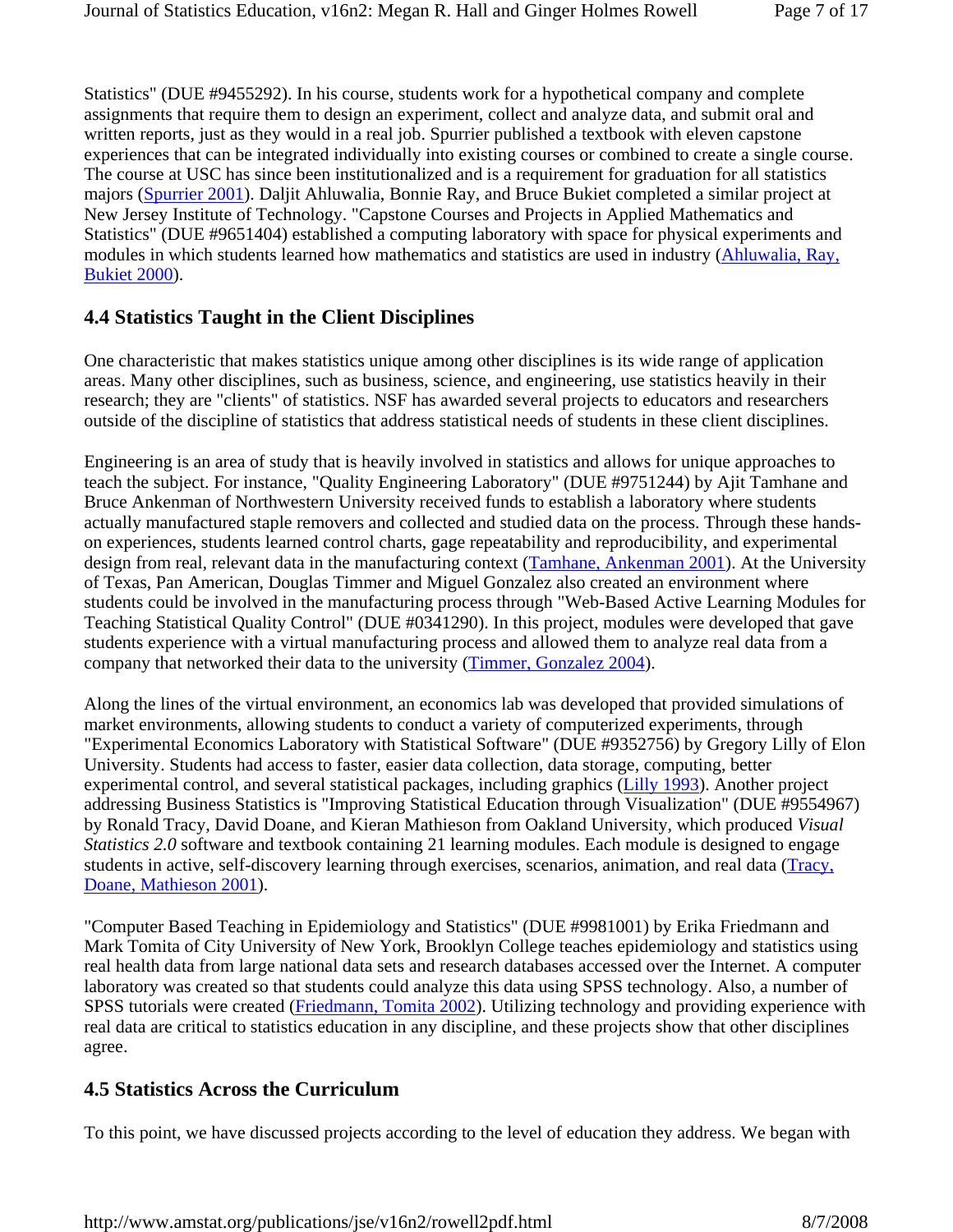math and statistics majors in their first statistics course, followed by those taking advanced courses, and moving on to students learning statistics from client disciplines. However, there are projects that address students at all educational levels. Next we will briefly describe three projects that deal with whole curricula in statistics.

Robert Arnold and Randall Fuller of Colgate University used funds for their project "Computers to Support Quantitative Analysis/Statistics across a Biology Curriculum" (DUE #9851563) to purchase 16 laptop computers for mobile labs that can travel to any classroom. The computers were used to introduce scientific writing and the use of statistics in freshman through junior level courses. Students analyzed their own data using a statistical software package, wrote papers, and designed experiments (Arnold, Fuller 2001). The "Technology Enhanced Core Project" (DUE #9950848) by Edward Reeves and Rebecca Katz reformed eight different classes in the sociology program at Morehead State University. Students in this program learned advanced research skills, bivariate and multivariate inferential statistics, and communication skills through hands-on learning activities (Reeves, Katz 2002). Another NSF-supported project that crosses curricula, disciplines, and institutions is "CAUSEweb" (DUE # 0333672) directed by Dennis Pearl at The Ohio State University. CAUSEweb, run by the Consortium for the Advancement of Undergraduate Statistics Education (CAUSE), is an ever growing digital library of over 1,000 different instructional materials for statistics education, found at http://www.causeweb.org. The materials in this library cover high school through graduate levels of education, approximately 20 different application areas, and numerous statistical topics.(Green, McDaniel, Rowell 2005).

#### **4.6 Faculty Enhancement**

Other projects that reach farther than specified groups of students are NSF's funded projects for faculty enhancement. Some of these projects in statistics are intended to help faculty who teach statistics but may not have a background in the subject. The Mathematical Association of America (MAA) received funding from NSF through its grants "MAA: Comprehensive Professional Development Program for Mathematics Faculty" (DUE #0089005) and "Professional Enhancement Program (PREP)" (DUE #0341481). These projects sponsored 49 workshops between 2001 and 2005 for mathematics faculty across the nation to enhance their teaching skills. Four of these workshops dealt specifically with statistics education, 2 addressing introductory statistics, and 2 addressing advanced statistics (Pearson 2004). The PRE-STAT workshops (DUE #9752749) organized by Mike Perry of Appalachian State University provided a similar opportunity for college faculty who teach pre-service and in-service teachers. The goal was to help math educators implement an effective statistics curriculum and to develop guidelines and activities for such a curriculum (NSF 1998c).

Because faculty teaching statistics in other disciplines most likely do not have formal statistical training, enhancement opportunities are critical to improve teaching. J. Theodore Anagnoson of California State, Los Angeles received funds for his project "Two One Week Workshops for Social Science Faculty on Exploratory Data Analysis Using Microcomputers" (DUE #9255461). Twenty social scientists with varying levels of statistical background were admitted to weeklong workshops covering exploratory data analysis techniques using the statistical package *Stata*. The goal was to provide faculty with alternatives to traditional statistical instruction methods (Anagnoson 1993).

Roxy Peck's innovative workshops, "Improving Statistical Education: Faculty Enhancement through Collaboration" (DUE #9455055), paired college statistics faculty with industrial statisticians to discuss needed improvements in statistical education. The pairs made on-site visits to each environment, each learning the conditions of the other to better understand how to meet educational needs. They also created case studies based on actual practices to be used in statistics courses and explored ways the two groups can support each other through open communication and collaboration. Her project allowed students to experience authentic applications and data in context (Peck 1995).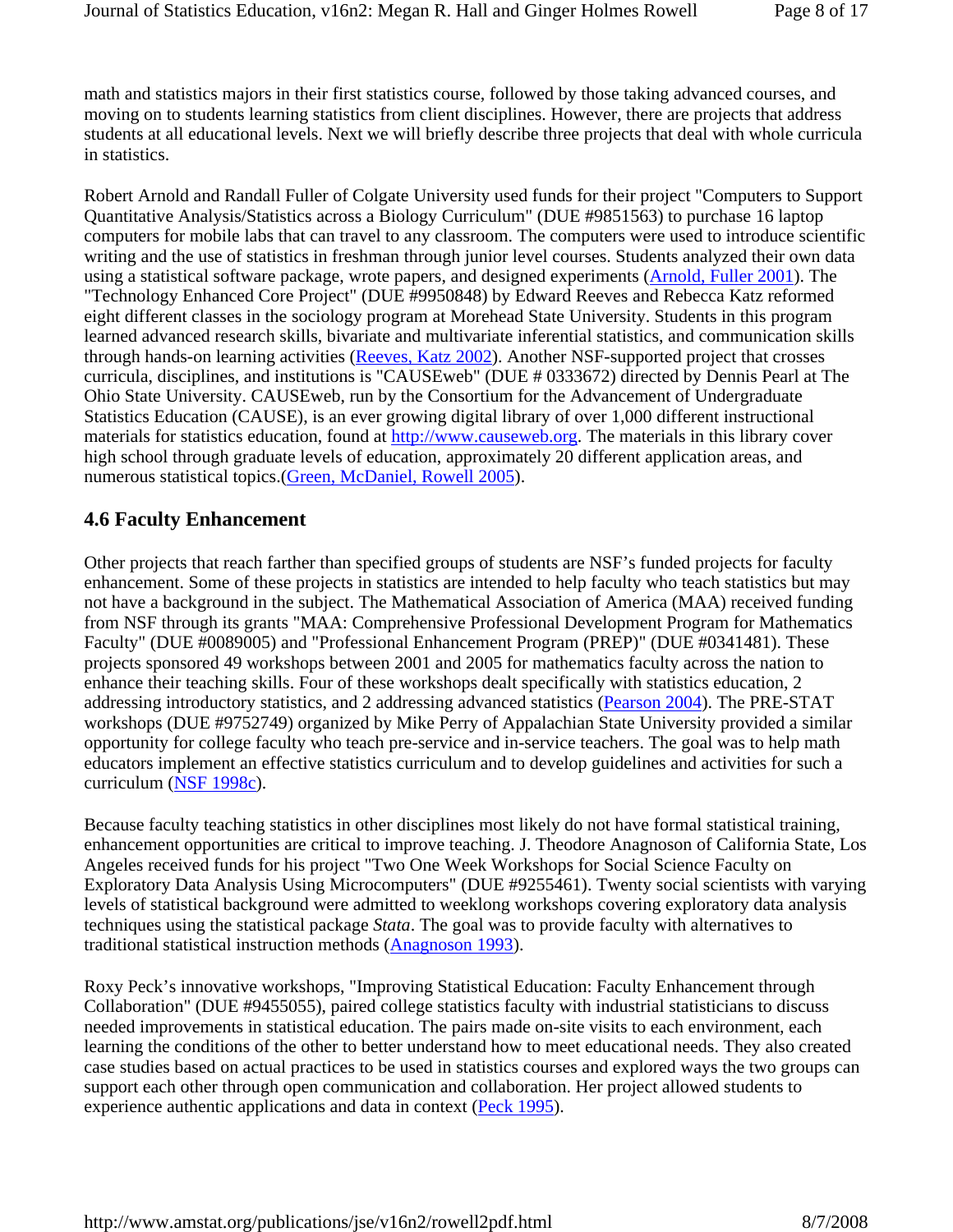# **5. Conclusions**

In this review of a decade of NSF DUE funding which affects undergraduate statistics education, we describe characteristics of 25 projects that focus on statistics majors and minors in both statistics/mathematics departments as well as in other client disciplines. Through this process, pedagogical themes emerged particularly related to course instruction to enhance the teaching of statistics for a variety of course-levels: introductory post-calculus statistics courses, advanced statistics courses, and advanced statistics in client disciplines. These themes included using real data and real applications, integrating technology effectively by providing experience with statistical computing and simulation, involving students in real consulting type environments as one of several ways of developing and improving communication skills, and promoting understanding of statistical theory through the application of mathematical background to carefully constructed statistics lessons in appropriate classes. It is apparent that NSF has been extremely involved in the improvement of undergraduate statistics education, and the projects that have been sponsored are aligned with recommendations from USEI and ASA.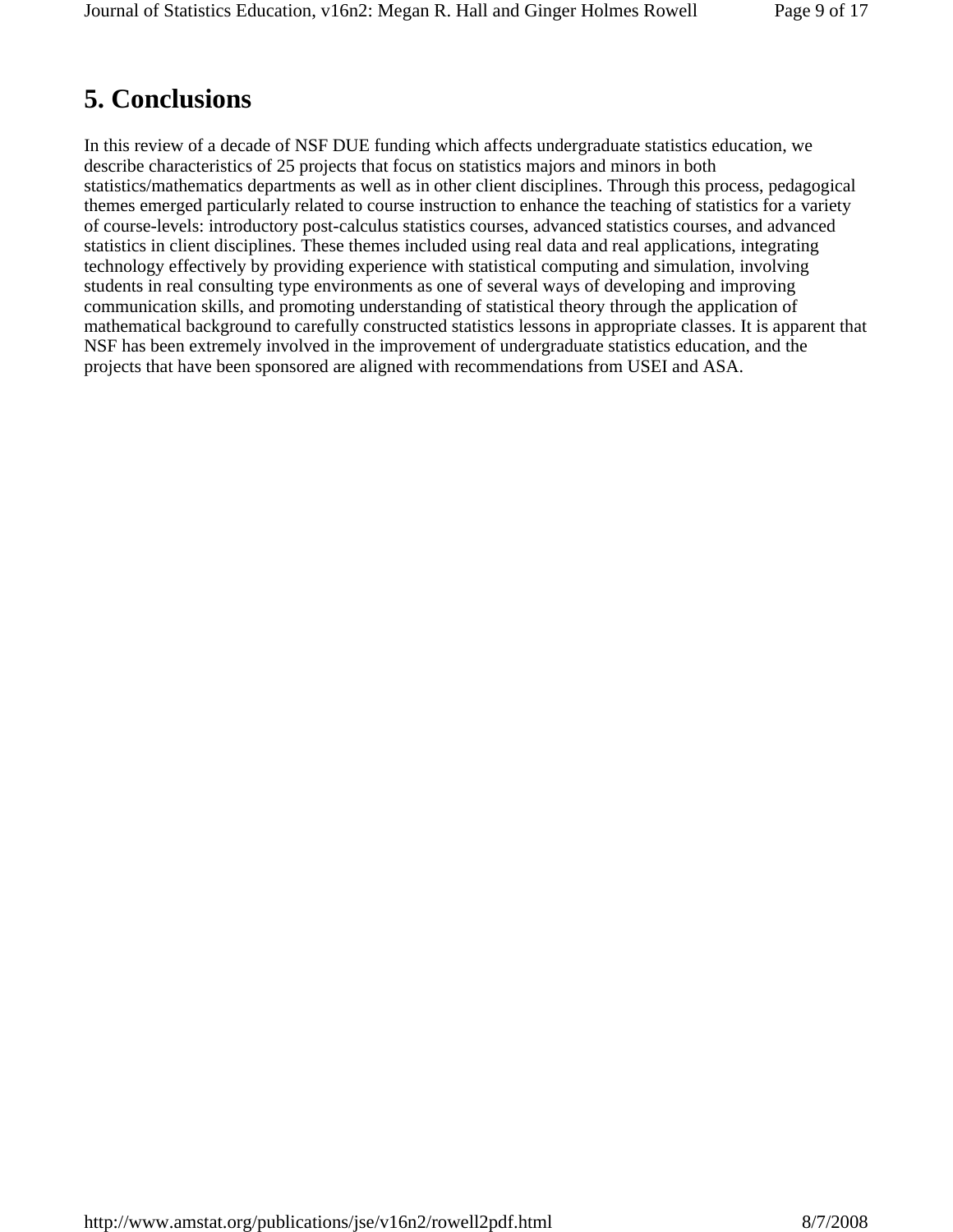# **Appendix: Summary Project Information**

|  | <b>Title</b> | <b>Principal</b><br>Investigator | <b>Start</b><br>Date | <b>NSF</b><br>Program | Award<br>Amount | <b>Institution</b> |
|--|--------------|----------------------------------|----------------------|-----------------------|-----------------|--------------------|
|--|--------------|----------------------------------|----------------------|-----------------------|-----------------|--------------------|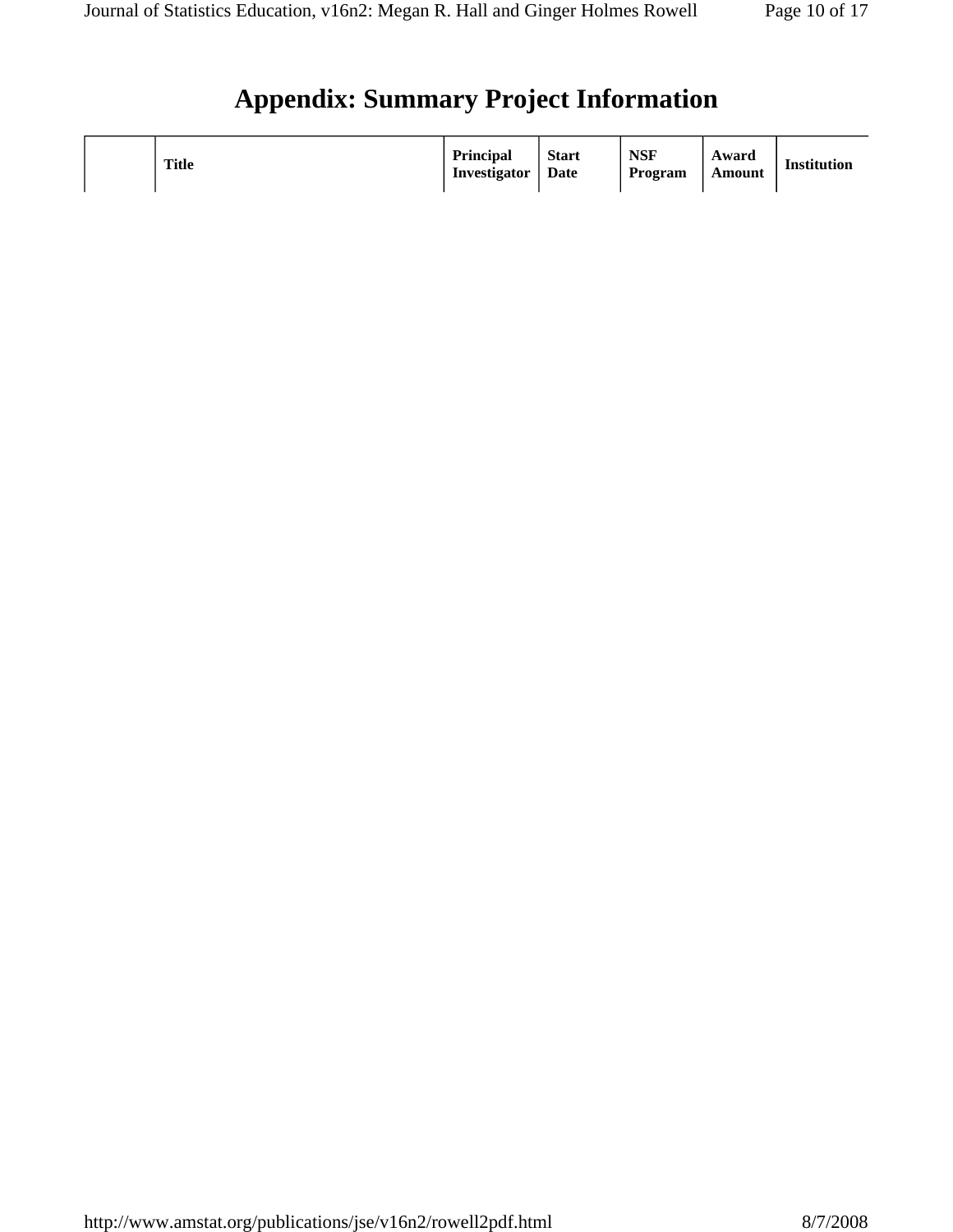| Award<br><b>Number</b> |                                                                                                                                                             |                         |                      |             |           |                                                 |
|------------------------|-------------------------------------------------------------------------------------------------------------------------------------------------------------|-------------------------|----------------------|-------------|-----------|-------------------------------------------------|
| 0101686                | Lexington Collaborative for Revitalizing<br>and Improving Middle Mathematics<br>(LCRIMM)                                                                    | Lillie<br>Crowley       | July 1,<br>2001      | <b>CETP</b> | \$300,000 | Univ. of<br>Kentucky                            |
| 9350693                | Renovation of the Undergraduate Statistics<br>Curriculum                                                                                                    | Roxy Peck               | June 1,<br>1993      | ILI         | \$30,000  | California<br>Polytechnic<br>S.U.               |
| 9351541                | Statistics Electronic Classroom (SEC) for<br>Instruction in Quantitative Methods in<br>Psychology                                                           | David J.<br>Weiss       | July 1,<br>1993      | ILI         | \$28,192  | California<br>State, LA<br>Univ.                |
| 9352756                | Experimental Economics Laboratory with<br><b>Statistical Software</b>                                                                                       | Gregory A.<br>Lilly     | August 1,<br>1993    | ILI         | \$26,697  | Elon Univ.                                      |
| 9350819                | Improving Undergraduate Instruction in<br>Statistics in the Social Sciences                                                                                 | James F.<br>O'Connor    | September<br>1, 1993 | ILI         | \$23,495  | Eastern<br>Kentucky<br>Univ.                    |
| 9450998                | A Laboratory for Numerical Computation                                                                                                                      | Robert<br>Pervine       | June 1,<br>1994      | ILI         | \$27,197  | Murray State<br>Univ.                           |
| 9551659                | Implementing an Interactive Computer<br>Laboratory to Support Discovery-Based<br><b>Statistics Courses for Liberal Arts Students</b><br>and Future Teachers | Anne D.<br>Sevin        | June 1,<br>1995      | ILI         | \$29,941  | Framingham<br><b>State College</b>              |
| 9551745                | Computerizing the Research and Statistical<br>Training of Undergraduate Psychology<br>Students                                                              | Mark<br>Johnson         | June 1,<br>1995      | ILI         | \$23,221  | U. of Alaska<br>Anchorage                       |
| 9551184                | <b>Undergraduate Statistical Laboratory</b>                                                                                                                 | Anthony A.<br>Salvia    | September<br>1,1995  | ILI         | \$20,942  | Penn State,<br>Univ. Park                       |
| 9551942                | Mobile Psychology Lab for Mercy College's<br>Bronx Majors in Psychology, Sociology,<br>and Behavioral Science                                               | James<br>Towey          | September<br>1,1995  | ILI         | \$30,871  | Mercy College                                   |
| 9651404                | Capstone Courses & Projects in Applied<br>Mathematics & Statistics                                                                                          | Daljit S.<br>Ahluwalia  | July 1,<br>1996      | ILI         | \$28,724  | New Jersey<br>Institute for<br>Technology       |
| 9651091                | Visualizing and Writing Mathematics                                                                                                                         | James<br>Callahan       | July 1,<br>1996      | ILI         | \$49,067  | Smith College                                   |
| 9651276                | The Development of an Undergraduate<br>Psychology Computer Laboratory                                                                                       | Janet Kottke            | July 1,<br>1996      | ILI         | \$60,000  | California<br>State Univ.,<br>San<br>Bernardino |
| 9751644                | <b>Beyond Traditional Statistical Methods</b>                                                                                                               | W. Robert<br>Stephenson | July 1,<br>1997      | ILI         | \$57,000  | <b>Iowa State</b><br>Univ.                      |
| 9751407                | A Computer Laboratory for Mathematics<br>Instruction                                                                                                        | John Buoni              | August 1,<br>1997    | IП          | \$41,118  | Youngstown<br>State Univ.                       |
| 9751114                | Development of an Intranet to Enhance the<br>Instruction of Research Methodology in<br>Psychology                                                           | John Govern             | September<br>1, 1997 | ILI         | \$16,530  | Towson Univ                                     |
| 9751244                | <b>Quality Engineering Laboratory</b>                                                                                                                       | Ajit<br>Tamhane         | September<br>1, 1997 | $\rm{ILI}$  | \$28,367  | Northwestern<br>Univ.                           |
| 9851563                | <b>Computers to Support Quantitative</b><br>Analysis/Statistics Across a Biology<br>Curriculum                                                              | Robert M.<br>Arnold     | June 1,<br>1998      | ILI         | \$21,799  | Colgate Univ.                                   |
| 9851492                | Infusing Technology into the Psychology<br>Curriculum: A Model Laboratory to<br>Promote Scientific Thinking                                                 | William<br>Lammers      | September<br>1,1998  | ILI         | \$22,621  | Univ. of<br>Central<br>Arkansas                 |
| 9354678                | Graphical Paradigms for Teaching and<br><b>Using Statistics</b>                                                                                             | Ralph D.<br>Cook        | December<br>1, 1993  | CCD         | \$204,922 | UMN, Twin<br>Cities                             |
| 9455292                | A Capstone Course in Statistics                                                                                                                             | John D.<br>Spurrier     | June 1,<br>1995      | CCD         | \$29,960  | USC,<br>Columbia                                |
| 9554967                | Improving Statistical Education through<br>Visualization                                                                                                    | Ronald L.<br>Tracy      | June 1,<br>1996      | CCD         | \$99,951  | Oakland<br>University                           |
|                        | A Course in Computer Intensive Statistical                                                                                                                  | Jenny A.                | July 1,              |             |           | Boston                                          |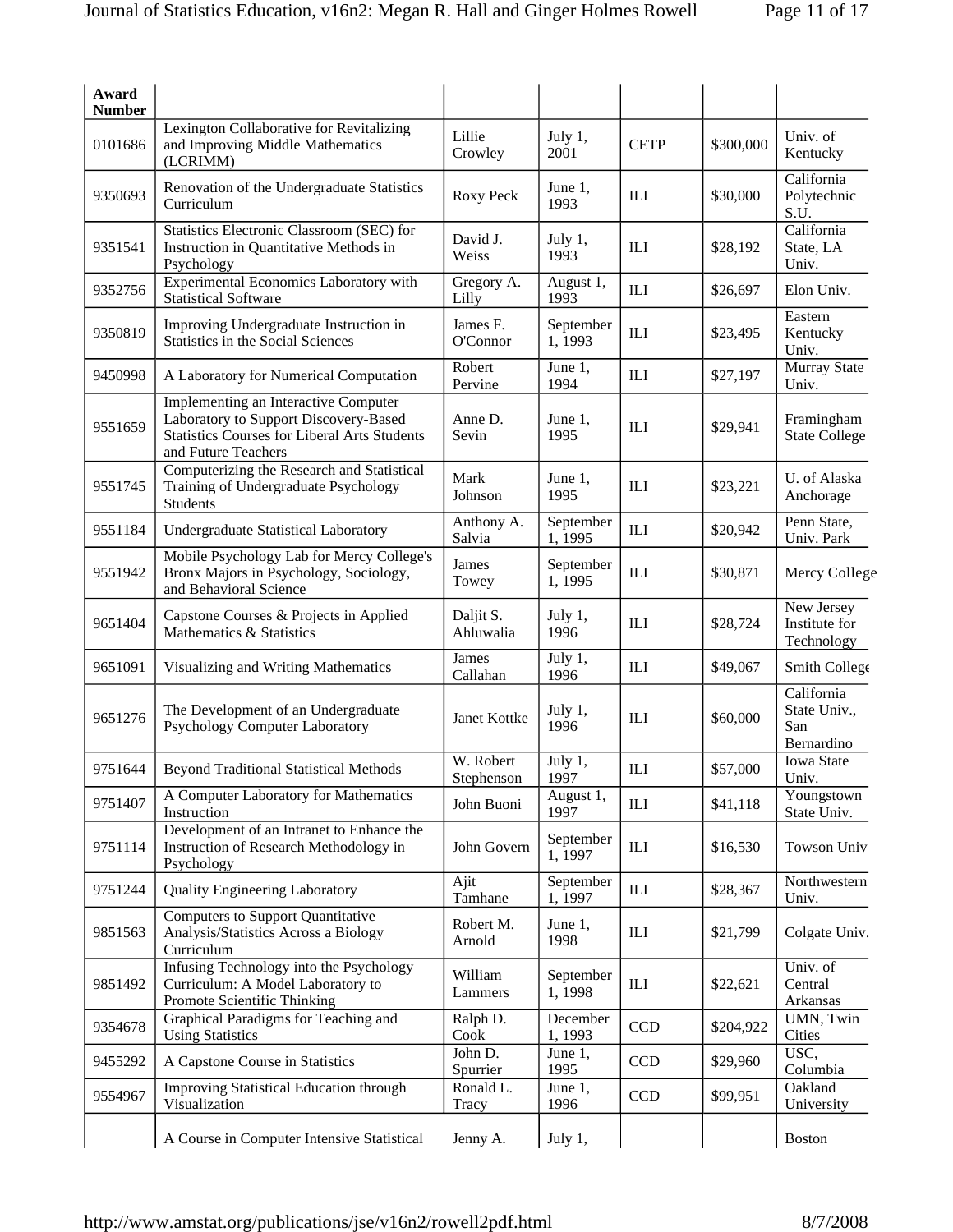| 9555178 | Methods for Mathematical Sciences<br>Students                                                                                                                         | <b>Baglivo</b>            | 1996                 | CCD        | \$102,310 | College                                  |
|---------|-----------------------------------------------------------------------------------------------------------------------------------------------------------------------|---------------------------|----------------------|------------|-----------|------------------------------------------|
| 9652870 | Virtual Laboratories in Statistics                                                                                                                                    | Kyle<br>Siegrist          | January 1,<br>1997   | <b>CCD</b> | \$110,542 | U. Alabama<br>Huntsville                 |
| 9652887 | Graphical Paradigms for Teaching and<br><b>Using Statistics</b>                                                                                                       | Ralph D.<br>Cook          | July 1,<br>1997      | <b>CCD</b> | \$124,657 | UMN, Twin<br>Cities                      |
| 9752622 | A New Course in Statistical Process Control<br>Integrating an Industrial Production Facility<br>as the On-Line Laboratory                                             | Ronald W.<br>Garrett      | February<br>1,1998   | <b>CCD</b> | \$89,083  | <b>Grand Valley</b><br>S.U.              |
| 9752058 | Computer Simulations of Industrial<br><b>Statistical Application for Undergraduates</b><br>and Technicians                                                            | David<br>Shellabarger     | October 1,<br>1997   | ATE        | \$262,800 | Lane CC                                  |
| 9950476 | A Data-Oriented, Active Learning, Post-<br>Calculus Introductions to Statistical<br>Concepts, Methods, and Theory                                                     | Allan J.<br>Rossman       | June 1,<br>1999      | <b>EMD</b> | \$252,828 | Dickinson<br>College                     |
| 0089377 | The Probability/Statistics Object Library                                                                                                                             | Kyle<br>Siegrist          | January 1,<br>2001   | <b>EMD</b> | \$158,755 | U. Alabama,<br>Huntsville                |
| 0089004 | <b>Statistical Applications for the Mathematics</b><br>Curriculum                                                                                                     | George<br>Cobb            | January 1,<br>2001   | <b>EMD</b> | \$149,927 | Mt. Holyoke<br>College                   |
| 0127398 | Transforming Biological and Engineering<br>Statistics at >Penn State                                                                                                  | William L.<br>Harkness    | February<br>1,2002   | <b>EMD</b> | \$75,000  | Penn State,<br>Univ. Park                |
| 0321973 | A Data-Oriented, Active Learning, Post-<br><b>Calculus Introductions to Statistical</b><br>Concepts, Methods, and Theory                                              | Allan J.<br>Rossman       | April 10,<br>2002    | <b>EMD</b> | \$142,500 | California<br>Polytechnic<br>State Univ. |
| 0127557 | Broadening the Scope of Statistical<br><b>Education through Technology</b>                                                                                            | Deborah A.<br>Nolan       | May 15,<br>2002      | <b>EMD</b> | \$350,000 | Univ. of<br>California,<br>Berkeley      |
| 0230803 | Stem and Tendril: Vertically Integrated<br><b>Statistics Laboratories</b>                                                                                             | Andrew<br>Poje            | January<br>15, 2003  | <b>EMD</b> | \$74,836  | CUNY, Stater<br>Island                   |
| 0229344 | <b>Collaborative Research: Training</b><br><b>Environmental Statisticians Using</b><br>Complicated Data Sets to Make More<br><b>Informed Environmental Decisions</b>  | Nagambal<br>D. Shah       | February<br>15, 2003 | <b>EMD</b> | \$246,137 | Spelman<br>College                       |
| 0230471 | <b>Collaborative Research: Training</b><br><b>Environmental Statisticians Using</b><br>Complicated Data Sets to Make More<br><b>Informed Environmental Decisions</b>  | William<br>Swallow        | February<br>15, 2003 | <b>EMD</b> | \$247,249 | North Carolin<br>State U.                |
| 0231322 | Conceptual Statistics: Engaging Students in<br><b>Statistical Discovery</b>                                                                                           | W. Robert<br>Stephenson   | May 15,<br>2003      | <b>EMD</b> | \$74,976  | <b>Iowa State</b><br>Univ.               |
| 0341157 | Integration of Probabilistic and Statistical<br>Design Methods into Engineering Design<br>Courses                                                                     | Xiaoping<br>Du            | February<br>15, 2004 | <b>EMD</b> | \$67,994  | Univ.<br>Missouri-Roll                   |
| 0341290 | Web-based Active Learning Modules for<br><b>Teaching Statistical Quality Control</b>                                                                                  | Douglas<br>Timmer         | March 1,<br>2004     | <b>EMD</b> | \$74,907  | Univ. of<br>Texas, Pan<br>Am.            |
| 9950848 | <b>Technology Enhanced Core Project</b>                                                                                                                               | Edward<br>Reeves          | August 1,<br>1999    | AI         | \$89,177  | Morehead<br>State Univ.                  |
| 9952508 | <b>Computer Laboratory for Undergraduate</b><br>Research Courses in Behavioral Sciences                                                                               | Jarl Ahlkvist             | May 15,<br>2000      | AI         | \$32,952  | Johnson State<br>College                 |
| 9981001 | Computer Based Teaching in Epidemiology<br>and Statistics                                                                                                             | Erika<br>Friedmann        | June 1,<br>2000      | AI         | \$99,993  | CUNY,<br>Brooklyn                        |
| 0126401 | Collaborative Research: Adaptation and<br>Implementation of Activity and Web-Based<br>Materials into Post-Calculus Introductory<br>Probability and Statistics Courses | Tracy<br>Goodson-<br>Espy | June 1,<br>2002      | AI         | \$36,886  | U. Alabama,<br>Huntsville                |
| 0126600 | Collaborative Research: Adaptation and<br>Implementation of Activity and Web-Based<br>Materials into Post-Calculus Introductory<br>Probability and Statistics Courses | Ginger H.<br>Rowell       | June 1,<br>2002      | AI         | \$33,939  | Middle<br>Tennessee<br>State Univ.       |
| 0126716 | Collaborative Research: Adaptation and<br>Implementation of Activity and Web-Based<br>Materials into Post-Calculus Introductory                                       | Myrtis L.<br>Lunsford     | June 1,<br>2002      | AI         | \$25,433  | Athens State<br>Univ.                    |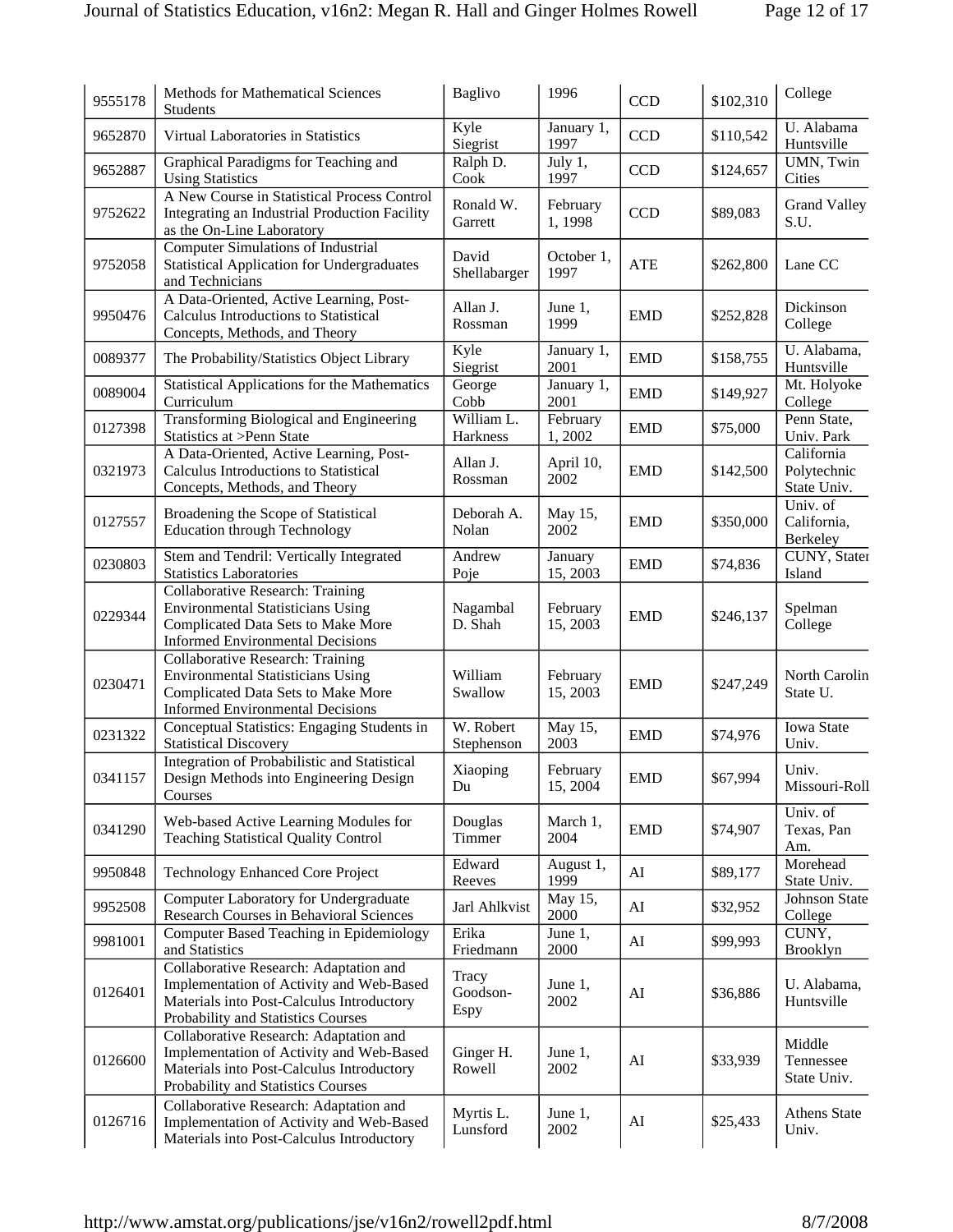|         | <b>Probability and Statistics Courses</b>                                                                                                                             |                           |                     |             |           |                                   |
|---------|-----------------------------------------------------------------------------------------------------------------------------------------------------------------------|---------------------------|---------------------|-------------|-----------|-----------------------------------|
| 0350724 | Collaborative Research: Adaptation and<br>Implementation of Activity and Web-Based<br>Materials into Post-Calculus Introductory<br>Probability and Statistics Courses | Myrtis L.<br>Lunsford     | July 11,<br>2003    | AI          | \$17,490  | U. Alabama,<br>Huntsville         |
| 0410586 | <b>Biostatistics: A Second Statistics Course</b><br>Preparing Undergraduates for Research                                                                             | <b>Bessie</b><br>Kirkwood | July 15,<br>2004    | AI          | \$35,974  | <b>Sweet Briar</b><br>College     |
| 0089005 | <b>MAA Comprehensive Professional</b><br>Development Program For Mathematics<br>Faculty                                                                               | J Michael<br>Person       | April 1,<br>2001    | ND.         | \$966,291 | <b>MAA</b>                        |
| 0341481 | Professional Enhancement Program (PREP)                                                                                                                               | J Michael<br>Pearson      | February<br>1, 2004 | ND/NSDL     | \$462,690 | <b>MAA</b>                        |
| 9255461 | Two One Week Workshops for Social<br>Science Faculty on Exploratory Data<br>Analysis Using Microcomputers                                                             | J. Theodore<br>Anagnoson  | April 1,<br>1993    | <b>UFE</b>  | \$76,642  | California<br>State LA Univ       |
| 9455055 | <b>Improving Statistics Education: Faculty</b><br>Enhancement Through Collaboration with<br>Industry                                                                  | Roxy Peck                 | January 1,<br>1995  | <b>UFE</b>  | \$121,775 | California<br>Polytechnic<br>S.U. |
| 9752749 | PRE-STAT Project                                                                                                                                                      | Mike Perry                | May 1,<br>1998      | <b>UFE</b>  | \$59,992  | Appalachian<br>S.U.               |
| 0333672 | CAUSEweb: A Digital Library of<br><b>Undergraduate Statistics Education</b>                                                                                           | Dennis Pearl              | October 1,<br>2003  | <b>NSDL</b> | \$824,945 | <b>Ohio State</b><br>Univ.        |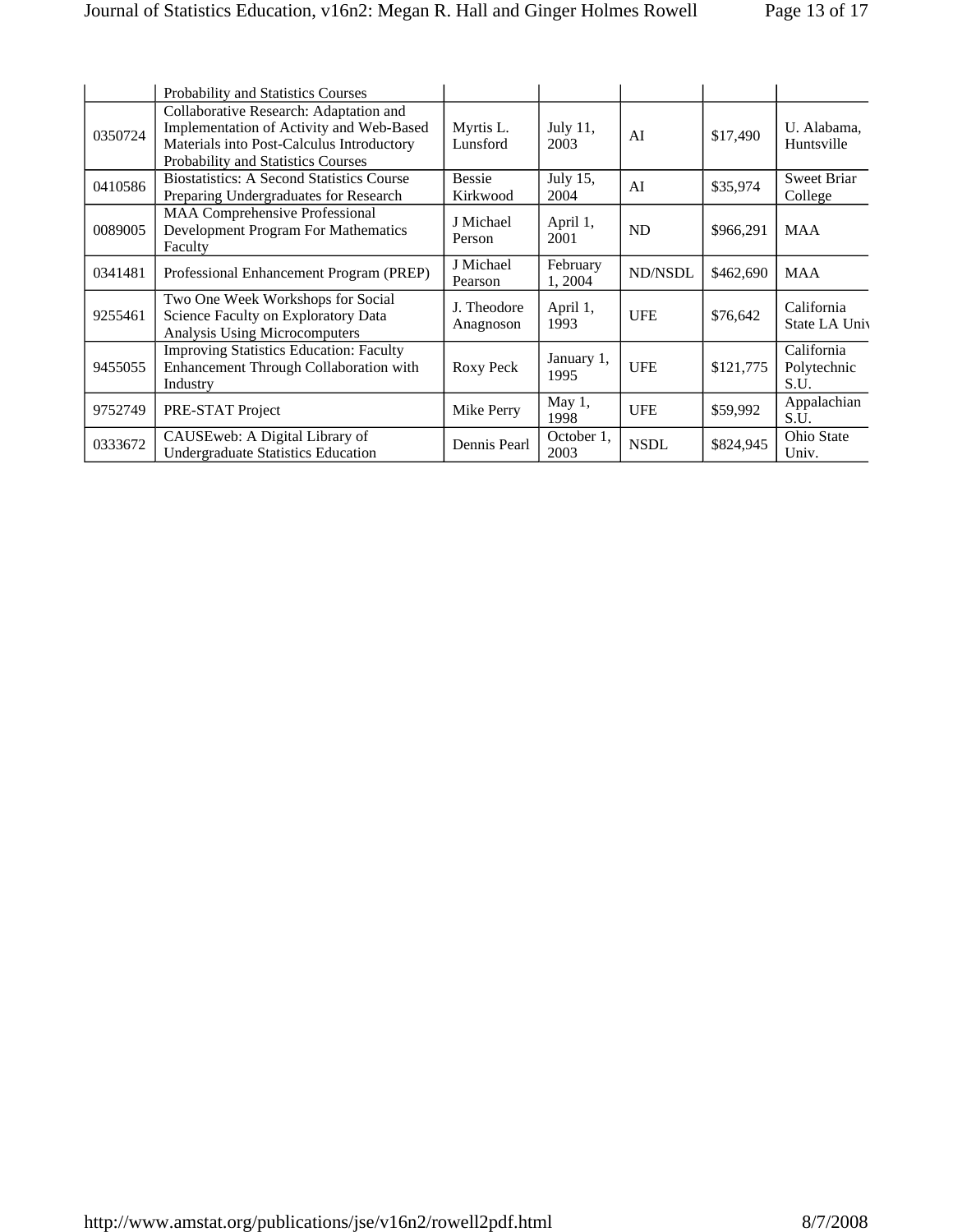# **Acknowledgements**

Megan R. Hall worked on this project as an undergraduate student at Middle Tennessee State University. This work was supported by Middle Tennessee State University, Graduate Studies, Undergraduate Research, Scholarship, and Creativity Award.

# **References**

Ahluwalia, D., Ray, B.K., and Bukiet, B.G.(2000), "*Capstone Courses and Projects in Applied Mathematics and Statistics #9651404,"* DUE PIRS Search Engine.Retrieved March 2, 2005 from https://www.ehr.nsf.gov/pirs\_prs\_web/search/RetrieveRecord.asp?Awd\_Id=9651404.

American Statistical Association. (2002), *Curriculum Guidelines for Undergraduate Programs in Statistical Science*. Retrieved March 2, 2005 from http://www.amstat.org/education/index.cfm? fuseaction=Curriculum\_Guidelines.

Anagnoson, J.T.(1993), "Two One Week Workshops for Social Science Faculty on Exploratory Data Analysis Using Microcomputers Abstract #9255461."Retrieved March 2, 2005 from NSF Online Database http://www.nsf.gov/awardsearch/.

Arnold, R.M., and Fuller, R.L. (2001), "*Computers to Support Quantitative Analysis/Statistics Across a Biology Curriculum #9851563,"* DUE PIRS Search Engine. Retrieved March 2, 2005 from https://www.ehr.nsf.gov/pirs\_prs\_web/search/RetrieveRecord.asp?Awd\_Id=9851563.

Baglivo, J. (2000), "*A Course in Computer Intensive Statistical Methods for Mathematical Sciences Students #9555178,"* DUE PIRS Search Engine. Retrieved March 2, 2005 from https://www.ehr.nsf.gov/pirs\_prs\_web/search/RetrieveRecord.asp?Awd\_Id=9555178.

Bryce, G. R.(2002), "Undergraduate Statistics Education: An Introduction and Review of Selected Literature," *Journal of Statistics Education*, v10, n2.Retrieved June 10, 2005 from http://www.amstat.org/publications/jse/v10n2/bryce.html.

Bryce, G. R., Gould, R., Notz, W.I., and Peck, R.L. (2001), "Curriculum Guidelines for Bachelor of Science Degrees in Statistical Science," *The American Statistician*, 55, 7-13.

Cobb, G.W. (1993), "Reconsidering Statistics Education: A National Science Foundation Conference," *Journal of Statistics Education*, v1, n1.Retrieved March 2, 2003 from http://www.amstat.org/publications/jse/v1n1/cobb.html.

Cook, R.D. (2001), "*Graphical Paradigms for Teaching and Using Statistics #9652887,"* DUE PIRS Search Engine. Retrieved March 2, 2005 from https://www.ehr.nsf.gov/pirs\_prs\_web/search/RetrieveRecord.asp?Awd\_Id=9652887.

Duckworth, W.M., and Stephenson, W.R.(2002), "Beyond Traditional Statistical Methods," *The American Statistician*, 56, 230-233.

Friedmann, E., and Tomita, M. (2002), "*Computer Based Teaching in Epidemiology and Statistics #9981001,"* DUE PIRS Search Engine.Retrieved March 2, 2005 from https://www.ehr.nsf.gov/pirs\_prs\_web/search/RetrieveRecord.asp?Awd\_Id=9981001.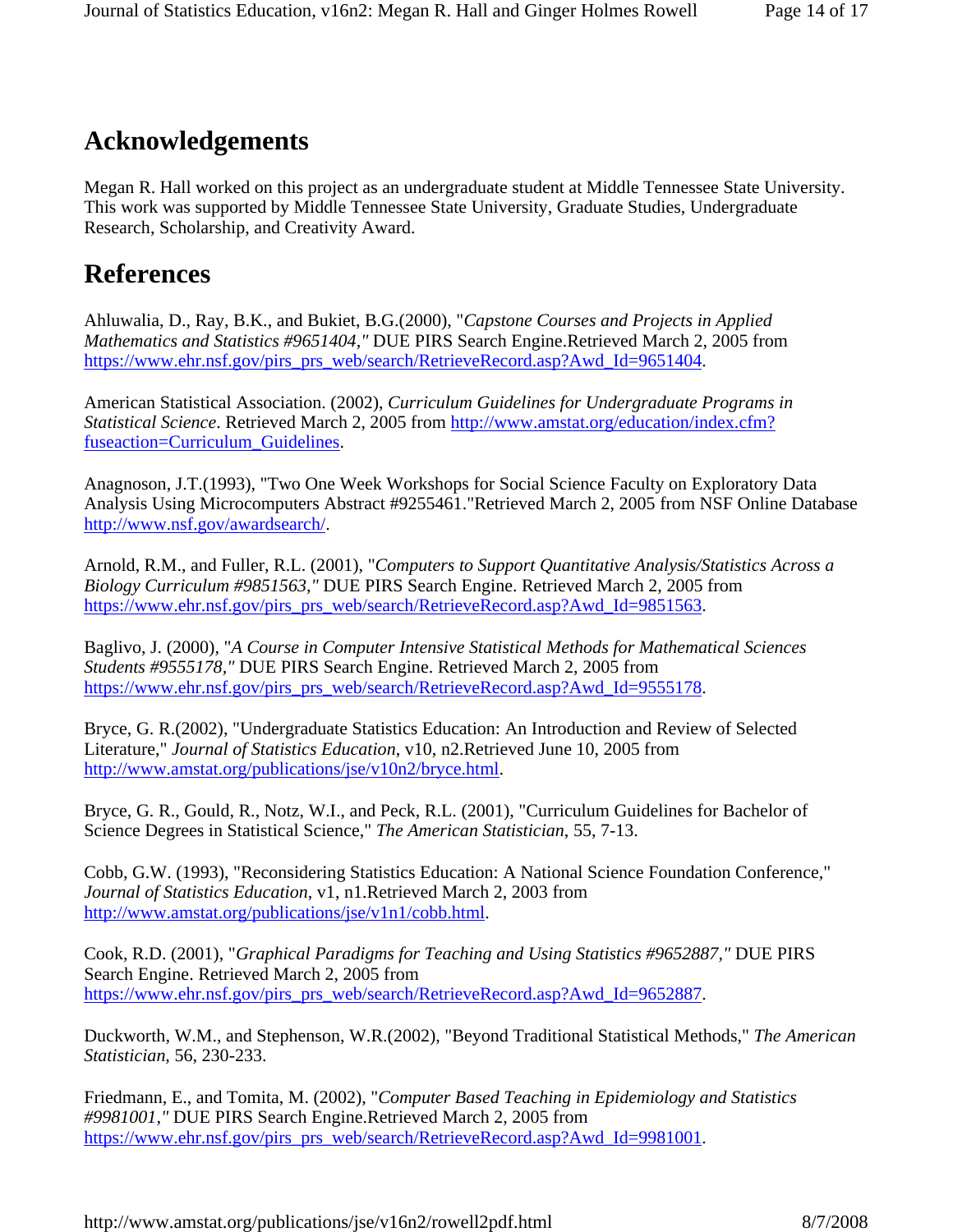Green, L.B., McDaniel, S.N., and Rowell, G.H. (2005), "Online Statistics Resources Across Disciplines," *Journal of Online Learning and Teaching*, pending publication.

Higgins, J.J. (1999), "Nonmathematical statistics: a new direction for the undergraduate discipline," *The American Statistician*, 53, 1-6.

Kirkwood, B. (2005), "Biostatistics: A Second Statistics Course Preparing Undergraduates for Research #0410586," DUE PIRS Search Engine. Retrieved July 20, 2005 from https://www.ehr.nsf.gov/pirs\_prs\_web/search/RetrieveRecord.asp?Awd\_Id=0410586.

Lilly, G. (1993), "Experimental Economics Laboratory with Statistical Software Abstract #9352756." Retrieved March 2, 2003 from NSF Online Database http://www.nsf.gov/awardsearch/.

Lunsford, M.L.(2004), "Collaborative Research: Adaptation and Implementation of Activity and Web-Based Materials into Post-Calculus Introductory Probability and Statistics Courses #0350724," DUE PIRS Search Engine.Retrieved March 2, 2005 from https://www.ehr.nsf.gov/pirs\_prs\_web/search/RetrieveRecord.asp?Awd\_Id=0350724.

Marder, C., McCullough, J., and Perakis, S.(2001), "Evaluation the National Science Foundation's Undergraduate Faculty Enhancement Program. "Retrieved March 21, 2005 from http://www.nsf.gov/pubs/2001/nsf01123/nsf01123\_1.pdf.

Marquardt, D.W. (1987), "The Importance of Statisticians," *Journal of the American Statistical Association*, 82, 397, 1-7.

Minton, P.D. (1983), "The Visibility of Statistics as a Discipline," *The American Statistician*, 37, 284-289.

National Science Foundation. (1995), "Division of Undergraduate Education Program Announcement and Guidelines," nsf9610, NSF EHR DUE. Retrieved September 2, 2005 from http://www.nsf.gov/pubs/stis1995/nsf9610/nsf9610.txt

National Science Foundation. (1996a), "The Learning Curve: What We Are Discovering About U.S. Science and Mathematics Education," Report nsf9653, National Science Foundation, Directorate for Education and Human Resources, ed. Larry E. Suter.Retrieved May 12, 2005 from http://www.nsf.gov/pubs/1996/nsf9653/nsf9653.htm.

National Science Foundation. (1996b), "Shaping the Future: New Expectations for Undergraduate Education in Science, Mathematics, Engineering, and Technology," Report nsf96139, National Science Foundation, Directorate for Education and Human Resources.Retrieved May 12, 2005 from http://www.nsf.gov/pubs/stis1996/nsf96139/nsf96139.txt.

National Science Foundation. (1998a), "A Report on an Evaluation of the National Science Foundation's Instrumentation and Laboratory Improvement Program," Report nsf9833, National Science Foundation Division of Undergraduate Education. Retrieved May 26, 2005 from http://www.nsf.gov/pubs/1998/nsf9833/ili-toc.htm

National Science Foundation. (1998b), "Undergraduate Education Science, Mathematics, Engineering, Technology Program Announcement and Guidelines," nsf9845, NSF EHR DUE. Retrieved May 12, 2005 from http://www.nsf.gov/pubs/1998/nsf9845/nsf9845.txt

National Science Foundation. (1998c), "Directory of NSF-Supported Undergraduate Faculty Enhancement Projects." Retrieved May 26, 2005 from http://www.nsf.gov/pubs/1998/nsf98108/.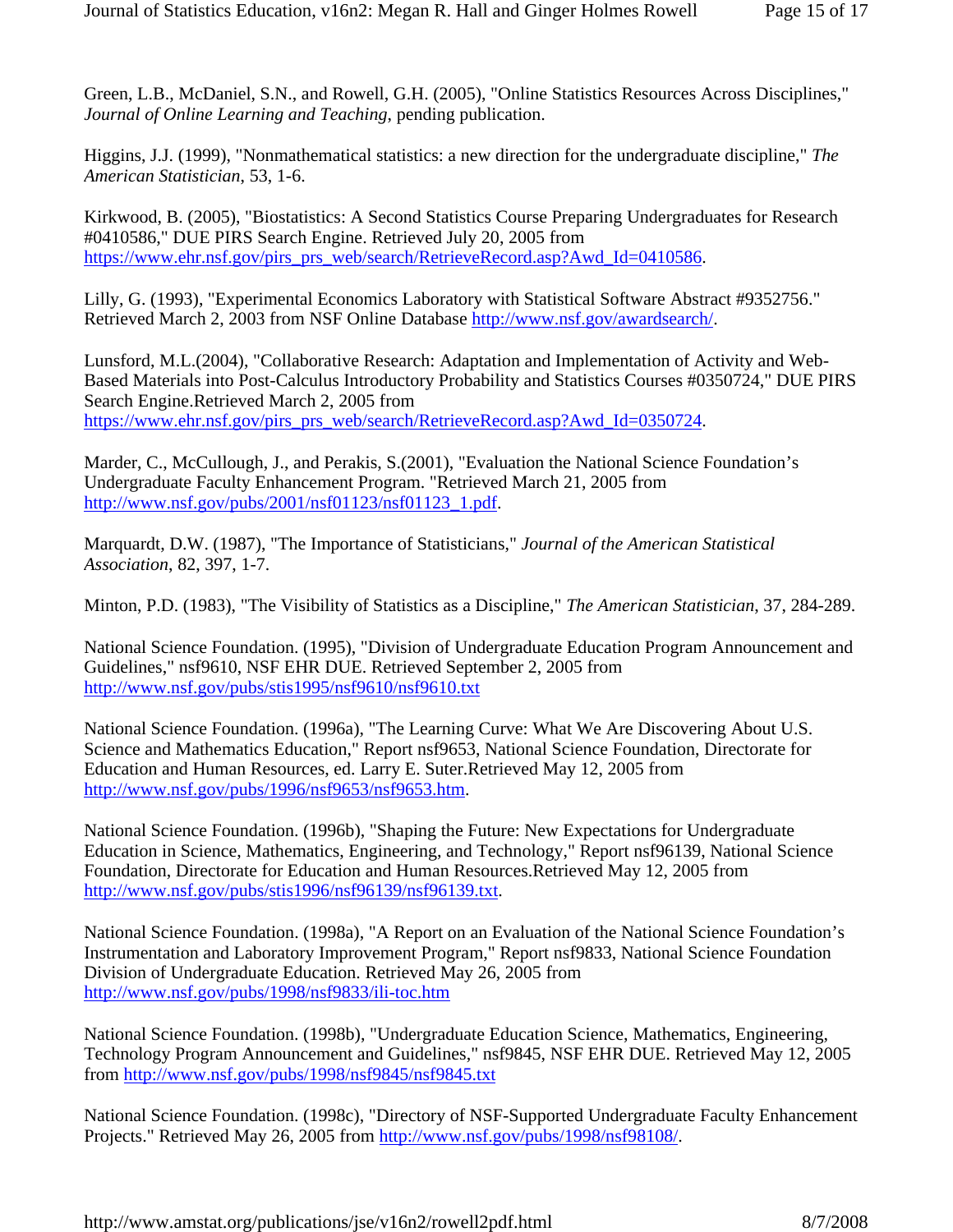National Science Foundation.(1999) "Collaboratives for Excellence in Teacher Preparation (CETP) Program Announcement and Guidelines," nsf9953, NSF EHR DUE. Retrieved May 12, 2005 from http://www.nsf.gov/pubs/1999/nsf9953/nsf9953FileE.htm

National Science Foundation. (2003a), "Course, Curriculum, and Laboratory Improvement (CCLI) Educational Materials Development (EMD) and National Dissemination (ND) Tracks Program Solicitation," nsf03558, NSF EHR DUE.Retrieved May 12, 2005 from http://www.nsf.gov/pubs/2003/nsf03558/nsf03558.htm.

National Science Foundation. (2003b), "Course, Curriculum, and Laboratory Improvement (CCLI) Assessment of Student Achievement (ASA) Track Program Solicitation," nsf03584, NSF EHR DUE. Retrieved May 12, 2005 from http://www.nsf.gov/pubs/2003/nsf03584/nsf03584.htm.

National Science Foundation. (2003c), "Course, Curriculum, and Laboratory Improvement (CCLI) Adaptation & Implementation (A&I) Track Program Solicitation," nsf03598, NSF EHR DUE. Retrieved May 12, 2005 from http://www.nsf.gov/pubs/2003/nsf03598/nsf03598.htm.

National Science Foundation. (2005a), "Course, Curriculum, and Laboratory Improvement (CCLI) Program Solicitation," nsf05559, NSF EHR DUE.Retrieved May 12, 2005 from http://www.nsf.gov/pubs/2005/nsf05559/nsf05559.htm.

National Science Foundation. (2005b), "National Science, Technology, Engineering, and Mathematics Education Digital Library (NSDL) Program Solicitation," nsf05545, NSF EHR DUE. Retrieved May 12, 2005 from http://www.nsf.gov/pubs/2005/nsf05545/nsf05545.htm.

Nolan, D., and Lang, T. (2003), "Case Studies and Computing: Broadening the Scope of Statistical Education," in *Proceedings of the 2003 ISI Meeting*.Retrieved March 2, 2005 from http://www.stat.berkeley.edu/~nolan/Papers/isi03.pdf.

Peck, R. (1995), "Improving Statistics Education: Faculty Enhancement Through Collaboration with Industry Abstract # 9455055." Retrieved March 2, 2003 from NSF Online Database http://www.nsf.gov/awardsearch/.

Pearson, J.M. (2004), "*PRofessional Enhancement Program (PREP) #0341481,"* DUE PIRS Search Engine.Retrieved March 2, 2005 from https://www.ehr.nsf.gov/pirs\_prs\_web/search/RetrieveRecord.asp? Awd Id=0341481.

Reeves, E., and Katz, R.(2002), "*Technology Enhanced Core Project #9950848,"* DUE PIRS Search Engine.Retrieved March 2, 2005 from https://www.ehr.nsf.gov/pirs\_prs\_web/search/RetrieveRecord.asp? Awd\_Id=9950848.

Rossman, A., and Chance, B. (2004), "A Data-Oriented, Active Learning, Post-Calculus Introduction to Statistical Concepts, Applications, and Theory," presented at the *IASE 2004 Roundtable on Curricular Development in Statistics Education*, Lund, Sweden, June 28 – July 3, 2004. Retrieved June 6, 2005 from http://www.rossmanchance.com/iscat/RossmanChanceIASEpaper.pdf.

Shah, N., and Stephens, M. (2004), "*Collaborative Research: Training Environmental Statisticians Using Complicated Data Sets to Make More Informed Environmental Decisions #0229344,"* DUE PIRS Search Engine. Retrieved March 2, 2005 from https://www.ehr.nsf.gov/pirs\_prs\_web/search/RetrieveRecord.asp? Awd\_Id=0229344.

Siegrist, K. (2000), "Virtual Laboratories in Statistics #9652870," DUE PIRS Search Engine.Retrieved